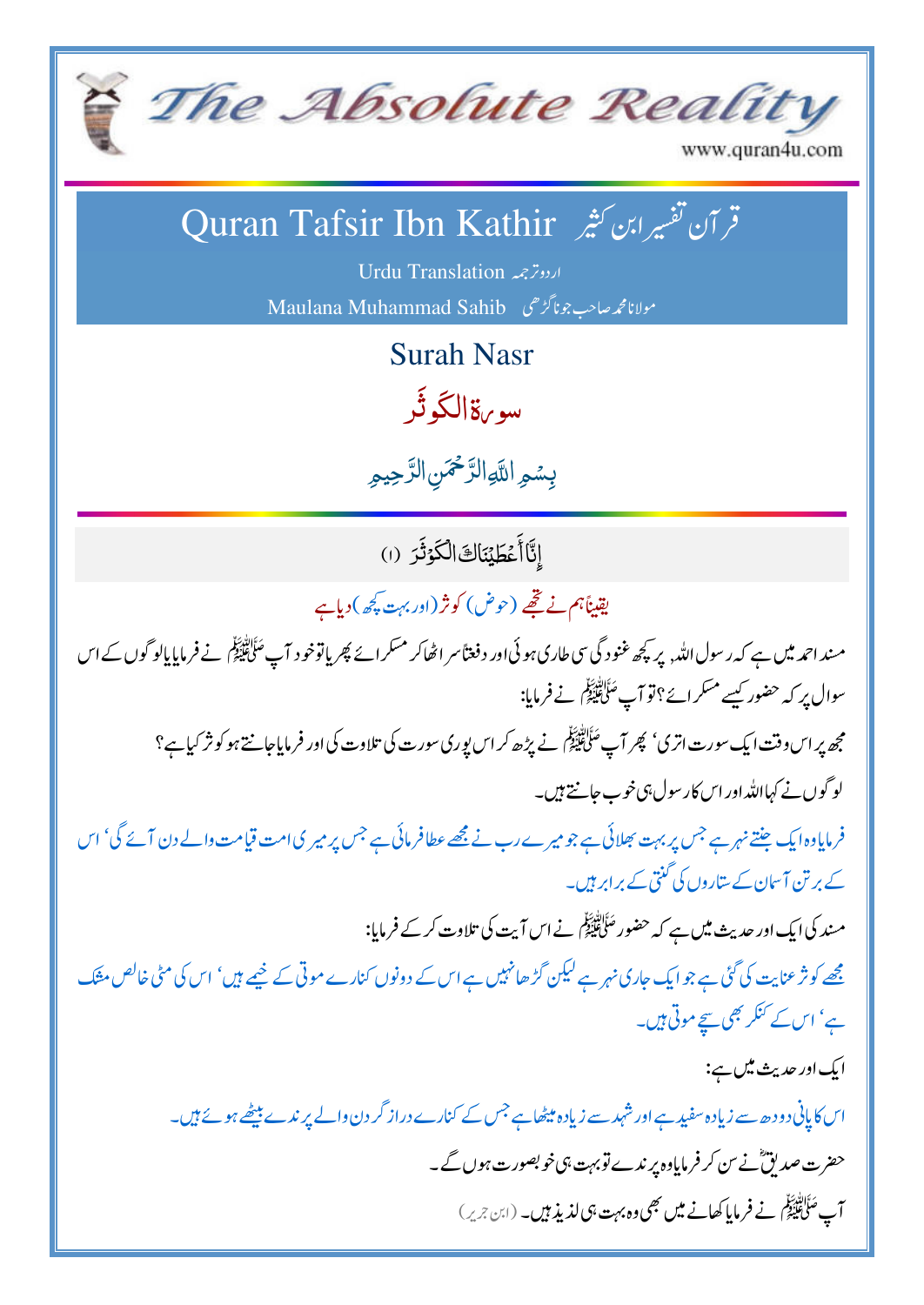| صحیح بخاری میں حضرت <i>عبد</i> اللہ بن عباسؓ سے مر وی ہے:                                                                                                                                                                                     |
|-----------------------------------------------------------------------------------------------------------------------------------------------------------------------------------------------------------------------------------------------|
| کونژسے مر ادوہ بھلائی اور خیر ہے جواللہ تعالٰی نے آپ <sup>عَ</sup> لَاَتَیْنَہُمْ کوعطافرمائی ہے۔                                                                                                                                             |
| ابوبشر پھر ہے۔ ہیں کہ میں نے سعید بن جبیر ؓسے بیہ س کر کہا کہ لوگ تو کہتے ہیں کہ بیہ جنت کی ایک نہر ہے تو حضرت سعید ؓ نے فرمایاوہ بھی ان                                                                                                      |
| بھلا ئیوں اور خیر میں سے ہ جو آپ سَنَگَاتَیٰٓئِیۡکُم کواللّٰہ تعالٰی کی طرف سے عنایت ہو ئی ہیں۔<br>'                                                                                                                                          |
| اور بھی حضرت ابن عباسؓ سے مر وی ہے کہ اس سے مر اد بہت سی خیر ہے ' تو بیر تفسیر شامل ہے حوض کو تز وغیر ہ سب کو۔                                                                                                                                |
| کڈ ٹو ماخوذ ہے کثرت سے جس سے مراد خیر کثیر ہے' اور اسی خیر کثیر میں حوض جنت بھی ہے جیسے کہ بہت سے مفسرین سے مروی                                                                                                                              |
|                                                                                                                                                                                                                                               |
| حضرت مجاہد ؒفرماتے ہیں کہ دینیااور آخرت کی بہت بہت بھلائیاں مر ادہے۔                                                                                                                                                                          |
| عكرمەتخرماتے ہيں نبوت' قر آن' ثواب آخرت كوثر ہے۔                                                                                                                                                                                              |
| اور ہے بھی یاد رہے کہ حضرت عبد اللہ بن عباسؓ سے کوثر کی تفسیر نہر کوثر سے بھی مر وی ہے جیسے کہ ابن جریر میں سند أمر وی ہے کہ آپ                                                                                                               |
| عَنَّا الْبَيْنَوْ فِي فَرِمايا:                                                                                                                                                                                                              |
| کو ژجنت کی ایک نہر ہے جس کے دونوں کنارے سوناچاندی ہے جو یا قوت اور مو تیوں پر بہہ رہی ہے جس کا پانی برف سے زیادہ سفید ہے                                                                                                                      |
| اور شہد سے زیادہ میٹھاہے۔                                                                                                                                                                                                                     |
| کونژ کیاہے:                                                                                                                                                                                                                                   |
|                                                                                                                                                                                                                                               |
| بہت سے صحابہ ؓاور تابعینؓسے ثابت ہے کہ کہ کو تزنہر کانام ہے۔                                                                                                                                                                                  |
| فَصَلِّلِرَبِّكَوَانَكَرَ (٢)                                                                                                                                                                                                                 |
| یں تواپنے رب کے لئے نماز پڑھ اور قربانی کر۔                                                                                                                                                                                                   |
|                                                                                                                                                                                                                                               |
| ار شاد ہو تا ہے کہ جیسے ہم نے حمہمیں خیر <sup>ک</sup> ثیر عنایت فرمائی اور ای <sub>ک</sub> پر شوکت نہر دی تو تم بھی صرف میر <sub>کی ن</sub> ی عبادت کر و خصوصاً لفل<br>فرض نمازاور قربانی اسی وحدہ لاشر یک لہ کے نام کی کرتے رہو'جیسے فرمایا: |
| قُلْ إِنَّ صَلَاتٍي وَنُسُكِي وَنَحْيَايَ وَمَمَاتِي لِلَّهِ رَبِّ الْعَالَمِينَ لَاشَرِيكَ لَةٌ وَبِذَلِكَ أُمِرَتُ وَأَنَا أَوَّلُ الْمُسْلِمِينَ (١٦٢،١٦٢،١٣)                                                                              |
| آپ فرمادییچئے کہ بالیقین میری نماز اور میری ساریءبادت اور میر اجینااور میر امر ناپیہ سب خالص اللہ بی کا ہے جو سارے جہان کامالک                                                                                                                |
| ہے۔اس کا کوئی شر یک نہیں اور مجھ کواسی کا حکم ہوا ہے اور میں سب ماننے والوں میں سے پہلا ہوں                                                                                                                                                   |
| اس سے مر اد قربانی سے اونٹوں کا نحر کرناوغیرہ ہے۔مشر کبین سجدے اور قربانیاں اللہ تعالیٰ کے سوااوروں کے نام کی کرتے تھے۔تو                                                                                                                     |
| یہاں تھم ہوا کہ تم صرف اللہ تعالیٰ ہی کے نام کی مخلصانہ عباد تیں کیاکرو۔                                                                                                                                                                      |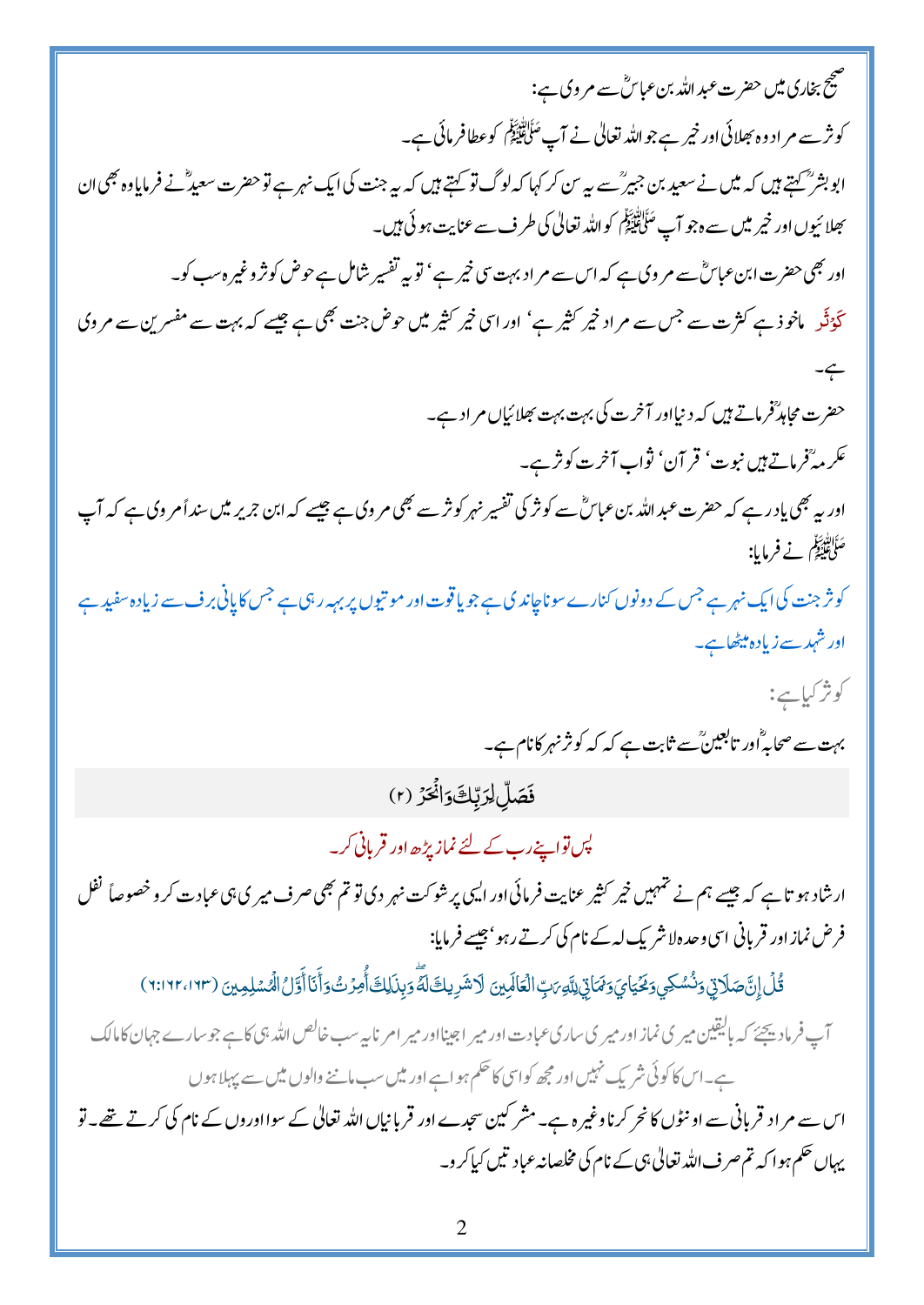اور جگہ ہے:

اور ایسے جانوروں میں سے مت کھاؤ جن پر اللہ کانام نہ لیا گیاہواور بہ کام نافرمانی کا ہے جس جانور پر الله کانام نہ لیاجائے اسے نہ کھاؤ بہ توفس ہے نہم سے م اد:

اور کہا گیاہے کہ مر اد<sub>ف</sub>انْحَدٌ سے دائیں ہاتھ کا بائیں ہاتھ پر نماز میں سینے پر رکھناہے۔ حضرت شعبیؒ اس الفاظ کی یہی تفسیر کرتے ہیں۔ حضرت ابو جعفر باقرٌفرماتے ہیں کہ اس سے مر اد نماز کے شر وع کے وقت میں رفع الیدِ ین کرناہے۔ اور یہ بھی کہاگیاہے کہ مطلب ہیے کہ اپنے سینے سے سے قبلہ کی طرف متوجہ ہو۔ بېرتنيوں قول <sub>ابن</sub> جرير ميں منقول *ہيں بہ س*ب اقوال غريب ہيں صحیح پہلا قول ہے کہ مر اددَانْحَدٌ سے قربانیوں کاذ نح کرناہے

إِنَّ شَانِئَكَ هُوَ الْأَبْتَرُ (٣)

یقیناً تیر ادشمن ہی لاوارث اور بے نام ونشان ہے

ار شاد ہو تاہے کہ اے نبی! تجھ سے اور تیری طرف اتری ہوئی د حی سے دشمنی رکھنے والا ہی قلت وذلت والا بے بر کتااور دم برید ہ ہے۔ بیہ آیت عاص بن وائل کے بارے میں اتری ہے۔ یہ پاجی جہاں حضور عَنَّاتِیْنِجُ کاذ کر سنناتو کہتااسے حچھوڑ دووہ دم کٹاہے اس کے پیچھے اسکی نرینہ اولاد نہیں' اس کے انقال کرتے ہی اس کانام دنیاسے اٹھ جائے گا۔اسی پر بیہ مبارک سورت نازل ہو ئی ہے۔

بزار میں ہے کہ جب کعب بن اشرف مکہ معظمہ میں آپاتو قریشیوں نے اس سے کہا کہ آپ توان کے سر دار ہیں' آپ اس بچے کی طرف نہیں دیکھتے؟ جو اپنی ساری قوم سے الگ تھلگ خیال کر تا ہے کہ افضل ہے۔ حالا نکہ ہم حاجیوں کے اہل میں در دبست بیت الله ہمارے ہاتھوں میں ہے'ز مز م پر ہماراقبضہ ہے۔ تو بہ خیبیث کہنے لگا کہ بیٹنگ تم اس سے بہتر ہو۔اس پر بہ آیت اتر کی۔ أَنْتَدَ کے معنی ہیں تنہا'

عرب کاپہ بھی محاورہ ہے کہ جب کسی کی نرینہ اولا د مر جائے تو کہتے ہیں أَجۡتَد ۔ حضور سَلَّ الْبَيْنَ كَے صاحبز ادوں كے انتقال پر بھى انہوں نے د شمنى كى وجہ سے يہى كہاجس پر ہيہ آيت اترى' تومطلب بیہ ہوا کہ اَنْہَوَ وہ ہے جس کے مرنے کے بعد اس کاذ کر مٹ جائے، ان مشر کین نے حضور سَلَ تَیْنِزُ کی نسبت بھی یہی خیال کیا تھا کہ ان کے لڑکے توانتقال کر گئے وہ نہ رہے جن کی وجہ سے آپ سَلَقَیْنِجُ کے انقال کے بعد بھی ان کانام رہتا۔